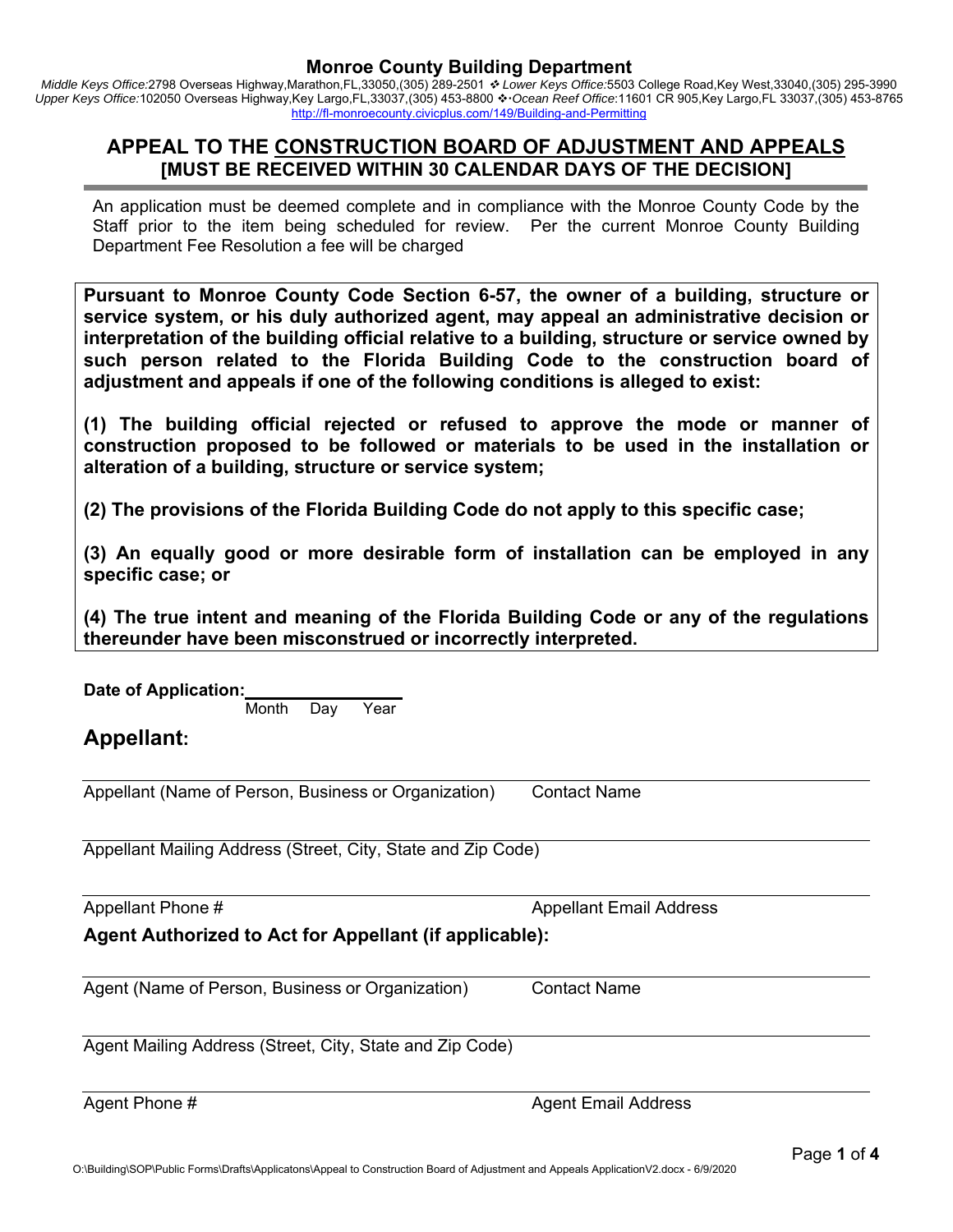*Middle Keys Office:*2798 Overseas Highway,Marathon,FL,33050,(305) 289-2501  *Lower Keys Office:*5503 College Road,Key West,33040,(305) 295-3990 Upper Keys Office:102050 Overseas Highway,Key Largo,FL,33037,(305) 453-8800 *↔ Ocean Reef Office*:11601 CR 905,Key Largo,FL 33037,(305) 453-8765 http://fl-monroecounty.civicplus.com/149/Building-and-Permitting

## **APPEAL TO THE CONSTRUCTION BOARD OF ADJUSTMENT AND APPEALS**

**Decision being appealed (include permit number if applicable):** 

**Date of decision being appealed:** 

**Property Owner of Affected Property (if applicable): Check Box if not applicable** □

Property Owner (Name of Person, Business or Organization)

Mailing Address (Street, City, State and Zip Code)

Legal Description of Affected Property (if applicable): Check Box if not applicable □ **(If in metes and bounds, attach legal description on separate sheet.)** 

| <b>Block</b><br>Lot                                                                            | Subdivision | Key                                                                                            |  |  |  |  |  |  |
|------------------------------------------------------------------------------------------------|-------------|------------------------------------------------------------------------------------------------|--|--|--|--|--|--|
| Real Estate (RE) Number(s)                                                                     |             | Alternate Key Number(s)                                                                        |  |  |  |  |  |  |
| Street Address (Street, City, State & Zip<br>Code)                                             |             | Approximate Mile Marker                                                                        |  |  |  |  |  |  |
| Is there a pending code enforcement proceeding involving all or a portion of this<br>property? |             |                                                                                                |  |  |  |  |  |  |
| Code Case file #<br><b>Nes</b><br>No.                                                          |             |                                                                                                |  |  |  |  |  |  |
| violation                                                                                      |             | Describe the enforcement proceedings and if this application is being submitted to correct the |  |  |  |  |  |  |
|                                                                                                |             |                                                                                                |  |  |  |  |  |  |
|                                                                                                |             |                                                                                                |  |  |  |  |  |  |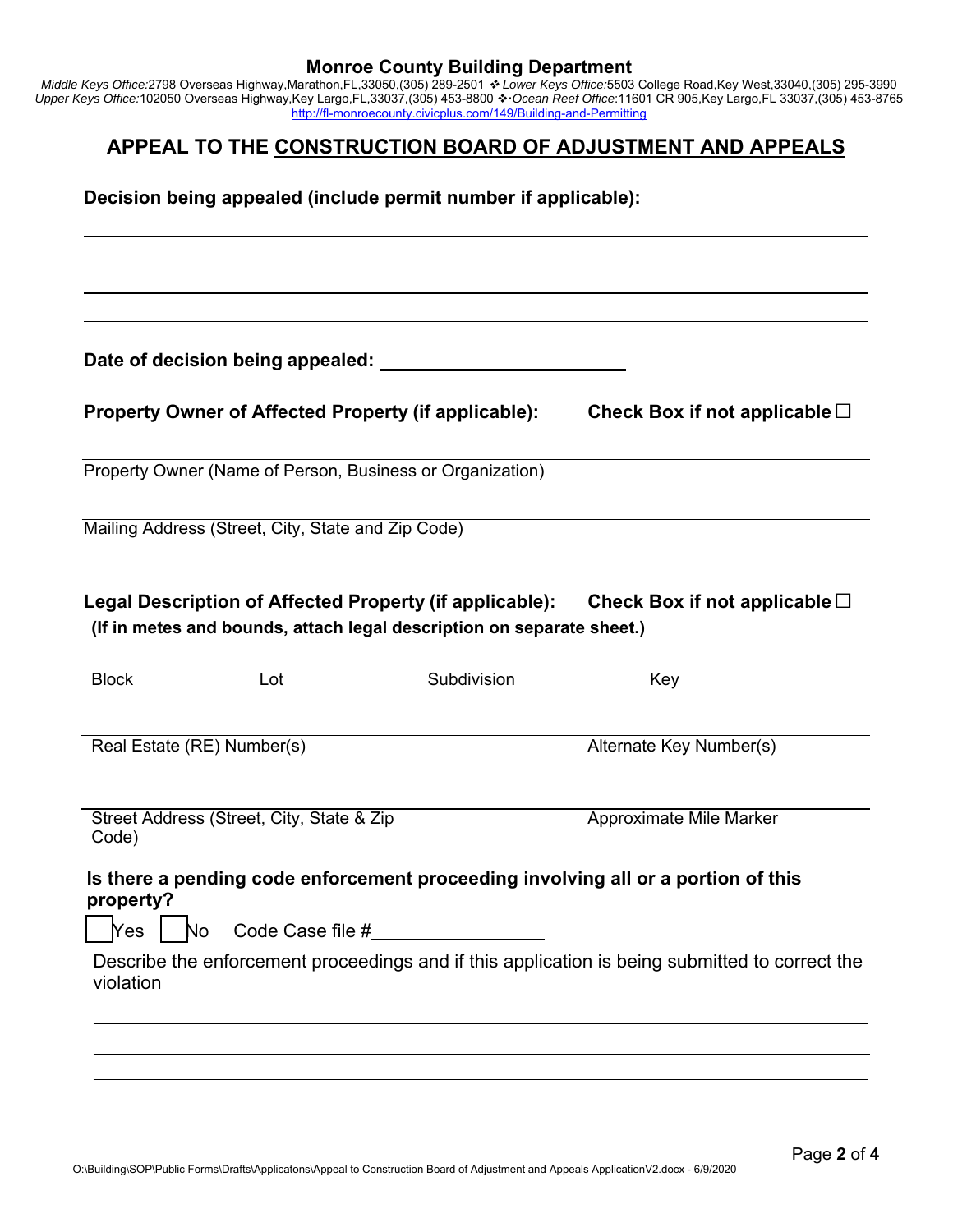*Middle Keys Office:*2798 Overseas Highway,Marathon,FL,33050,(305) 289-2501  *Lower Keys Office:*5503 College Road,Key West,33040,(305) 295-3990 Upper Keys Office:102050 Overseas Highway,Key Largo,FL,33037,(305) 453-8800 • Ocean Reef Office:11601 CR 905,Key Largo,FL 33037,(305) 453-8765 http://fl-monroecounty.civicplus.com/149/Building-and-Permitting

# **APPEAL TO THE CONSTRUCTION BOARD OF ADJUSTMENT AND APPEALS**

## **All of the following items must be included in order to have a complete application submission- Please check the box as each required item is attached to the application:**



 $\Box$  Completed application form (unaltered and unbound)

Applicable fees (check or money order to *Monroe County Building Department*)

 $\Box$  Full and unedited copy of the document(s) that provides the administrative decision being appealed

 $\Box$  Basis for the appeal in the nature of an initial brief and any evidence, including testimony, affidavits and the curriculum vitae of any expert witness that will be called (the brief must at a minimum state all grounds for the appeal, including but not limited to, the law being appealed and any facts necessary for interpretation of those laws)

## **If applicable, the following must be submitted in order to have a complete application submittal:**

Agent Authorization form (*required if application is submitted on behalf of another party*)

 Proof of ownership (i.e. Warranty Deed) (*required if appellant is owner of a specific property that is subject of the appeal*)

 Property Record Card(s) from the Monroe County Property Appraiser (*required if a specific property(s) is subject of the appeal*)

### **Please submit or send the application package to Both Offices:**

| <b>Monroe County Administrator</b> | <b>Monroe County Building Department Marathon</b> |
|------------------------------------|---------------------------------------------------|
| The Gato Building                  | Government Center                                 |
| 1100 Simonton Street               | 2798 Overseas Highway, Suite 300                  |
| Key West, FL 33040                 | <sup>∣</sup> Marathon, FL 33050                   |

**A notice of appeal in the form prescribed by the Building Official must be filed with the County Administrator and with the office or department rendering the decision, determination or interpretation within 30 calendar days of the decision. Failure to file such appeal shall constitute a waiver of any rights under this Code of Ordinances to appeal any decision, interpretation or determination made by an administrative official. Such notice shall be accompanied by the names and addresses of the owner, applicant, property owner, and adjacent property owners.** 

Pursuant to Section 286.0105, Florida Statutes, notice is given that if a person decides to appeal any decision made by the CONSTRUCTION BOARD OF ADJUSTMENT AND APPEALS with respect to any matter considered at such meeting or hearing, he or she will need a record of the proceedings, and that, for such purpose, he or she may need to ensure that a verbatim record of the proceedings is made, which record includes the testimony and evidence upon which the appeal is to be based.

Note: A transcript made from recordings or other secondary means does not provide a sufficiently accurate record of all the speakers. Therefore, such "secondary" transcripts may not be accepted as a valid verbatim transcript.